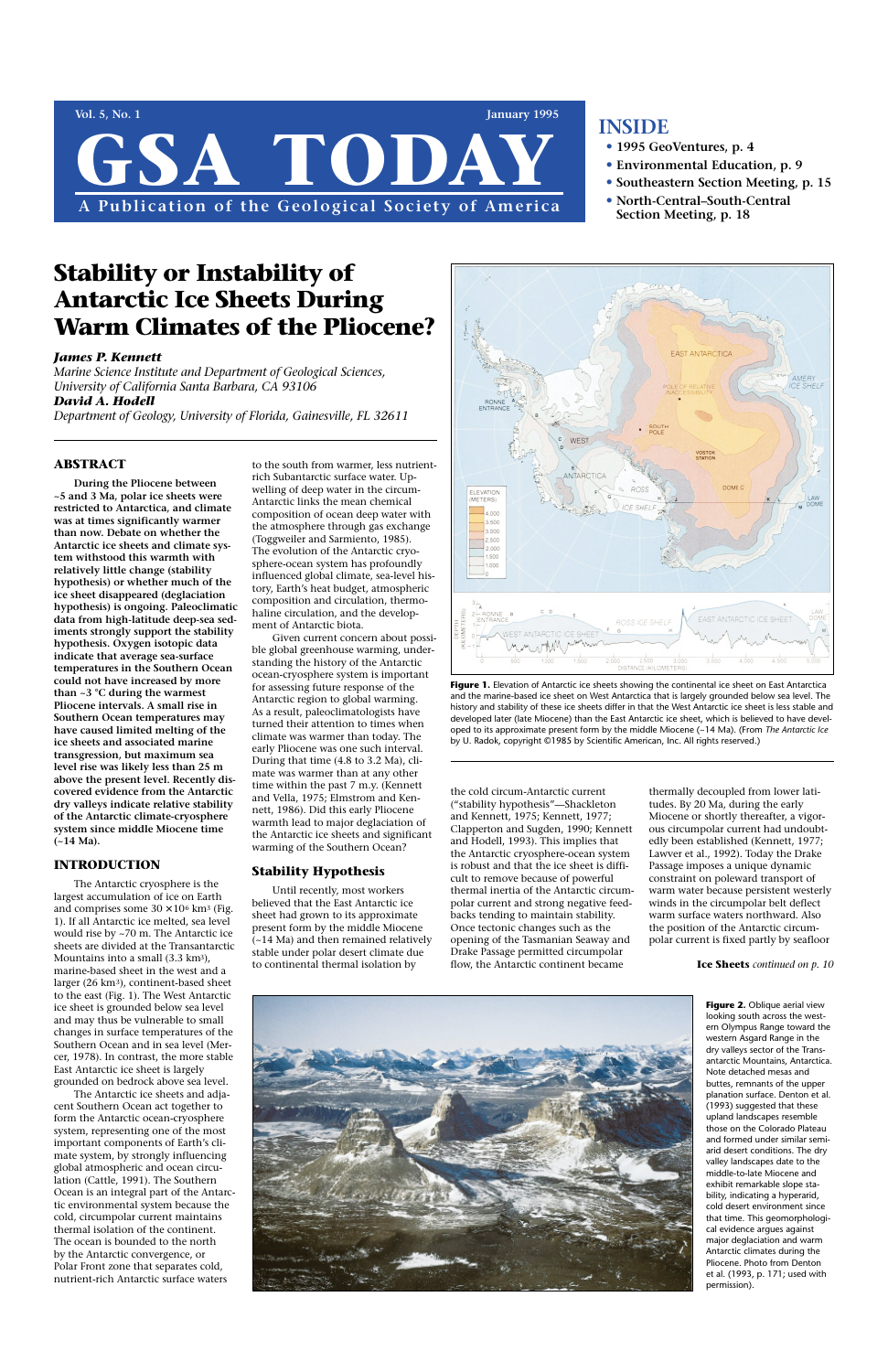**10 GSA TODAY, January 1995**

topography and by the westerly surface wind stress, which is strongly dependent upon land-mass distribution (Gordon, 1988). These critical tectonic factors were not appreciably different during the Pliocene than today (Lawver et al., 1992). Faunal and sedimentological data indicate strong stability in the position of the circumpolar current during the late Neogene; northward and southward migrations of the Polar Front zone have been minor in relation to the vast breadth of the Southern Ocean (Lazarus and Caulet, 1993). The net effect of the relatively stable position of the Antarctic circumpolar current has been long-term thermal insulation of the Antarctic continent and resulting stability of the Antarctic cryosphere.

#### **Deglaciation Hypothesis and the Sirius Group**

More recently, workers have proposed a competing hypothesis ("deglaciation") suggesting that pre-Pleistocene ice sheets were smaller and of lower profile than today and were formed in much warmer conditions (Webb and Harwood, 1991; Barrett et al., 1992). This model also invokes large changes in the volume of the Antarctic cryosphere; reductions to about two-thirds of the present size of the East Antarctic ice sheet during Pliocene intervals, complete loss of the West Antarctic ice sheet, and considerable warming (>5 °C) of Antarctic surface waters. Support for major deglaciation and warming of Antarctica is largely inferred from the presence of reworked oceanic diatoms (as young

as late Pliocene age—3.1 to 2.5 Ma; Webb and Harwood, 1991) in sedimentary deposits of the Sirius Group, found at high altitudes (~2000–2500 m) in the Transantarctic Mountains. The Sirius Group consists of lodgment tills interbedded with glaciofluvial, glaciolacustrine, and colluvial sediments containing fossil plant material representing evidence for remarkable warmth, even as close as 500 km from the South Pole (Webb and Harwood, 1991; Hill and Truswell, 1993). The diatoms are inferred to have lived in marine basins within the Antarctic craton and, together with associated basinal sediments, were carried up the Transantarctic Mountains by developing ice sheets after ~2.5 Ma, the age of the youngest diatoms in Sirius sedimentary rock.

Other evidence cited in support of the deglaciation hypothesis includes vertebrate fauna and δ18O of bivalves from the Vestfold Hills (Quilty, 1993), highstands of sea level during the middle Pliocene (Haq et al., 1988; Dowsett and Cronin, 1990), and warming of Antarctic surface waters inferred from Pliocene planktonic microfossil assemblages (Abelman et al., 1990; Ishman and Rieck, 1992).

The deglaciation hypothesis implies that the Antarctic ice sheets are unstable and susceptible to decay during times of warm climatic conditions such as those reached during the Pliocene. By analogy, Barrett (1991) suggested that the ice sheets may become unstable at elevated CO<sub>2</sub> levels and temperatures predicted to be extant, due to global warming, by the year 2100.

#### **EVIDENCE FROM DEEP-SEA SEDIMENTS**

If such major warming and deglaciation occurred during the Pliocene, clear evidence should exist in marine sediments from the Southern Ocean and in glacioeustatic changes on continental margins. Results from deep-sea drilling in the Southern Ocean have led to major advances in the understanding of climate, oceanography, and the biota of the Antarctic continent and surrounding ocean (Kennett and Barron, 1992). Marine sedimentary evidence presented here supports relative stability of the Antarctic cryosphereclimate-ocean system during the late Neogene. Geomorphological evidence from the continent also indicates that hyperarid, cold desert conditions have persisted on Antarctica since about the middle Miocene (Fig. 2; Marchant et al., 1993; Denton et al., 1993), with little temperature increase above modern values.

#### **Pliocene Climatic History: Oxygen Isotopic Evidence**

One of the most useful tools for estimating past changes in temperature and global ice volume is the measurement of stable isotopes of oxygen in foraminiferal tests. Since the  $\delta^{18}O$  of calcite is dependent on both the temperature and oxygen isotopic composition of seawater (controlled largely by ice volume), separating the temperature and ice volume signals has proven difficult for paleoclimatic reconstructions.

Increased temperature and reduced global ice volume have long been inferred for the early Pliocene from oxygen isotopic values that were lower

than today (Shackleton and Kennett, 1975; Hodell and Venz, 1992; Shackleton et al., 1994). Different views exist, however, as to the magnitude of temperature and ice reduction represented by the oxygen isotopic signal. At one extreme, Raymo (1992) suggested major Antarctic deglaciation (50% reduction in ice) during the early Pliocene, whereas Kennett (1977) argued for relative stability of the ice sheets.

Hodell and Venz (1992) provided critical constraints on estimates of the magnitude of Pliocene ice volume and temperature change, using high-resolution oxygen isotopic records of benthic and planktonic foraminifera from Ocean Drilling Program (ODP) Site 704 in the Subantarctic sector (47°S) of the southeast Atlantic (Fig. 3). Compared with earlier results, this record has proven crucial for interpretations of ice-sheet history because both planktonic and benthic foraminifera were analyzed from a high-latitude location. Prior to 3.2 Ma in the Pliocene, benthic δ18O values were always less than or equal to Holocene values (i.e., 3‰) and fluctuated by only ~0.5‰. The full range of the planktonic oxygen isotopic variations (0.75‰) were slightly greater than the benthic fluctuations, reflecting larger surface-water temperature changes. However, minimum foraminiferal δ18O values were never more than 0.5‰ to 0.6‰ lower than Holocene values (i.e., 2.3‰). The  $\delta^{18}O$ signal from Site 704 can be interpreted to represent *either* a maximum 2.5 °C warming of Subantarctic surface waters *or* a maximum 60% reduction in continental ice volume (Hodell and Venz,

information will be made available to participants through the World Wide Web on the Internet, or through direct requests to IEE.

At the GSA Annual Meeting in Seattle, IEE sponsored its first workshop on public information and education techniques. The objectives were to provide a group of geoscientists—representing geographic, disciplinary, and

affiliatory diversity—with insights and information on such topics as what is newsworthy; how to make news, become news, present news, and distribute news; how to select the most effective medium for a story; news as public information and education; ethical obligations and responsibilities; and establishing credibility with the media.

The workshop in Seattle was led by Victor J. Yannacone, Jr., and Kevin Molloy. Both have extensive experience in media interface training. Yannacone is an environmental lawyer whose past experience includes successful litigation related to banning the use of DDT, saving the Florissant (Colorado) Fossil Beds, and filing the initial class action complaint that later became known as the Agent Orange litigation. Molloy is an award-winning journalist and editor-in-chief of a chain of weekly newspapers on Long Island within the

metropolitan New York news area. He has first-hand knowledge about highly controversial news issues and the interface of federal, state, and local political jurisdictions with their concomitant bureaucratic turf wars. Among geoscience topics he covers on a regular basis are ground-water remediation and the effects of pollution on sole-source aquifers, the impact of storms and littoral drift on barrier beaches, and the effects of salinity changes in estuarine environments.

#### **Future Involvement**

The success of the Seattle endeavor, as indicated by postworkshop comments of the participants, has led to the planning of four additional media workshops this spring in conjunction with the GSA Section meetings in Hartford, Connecticut, Knoxville, Tennessee, Lincoln, Nebraska, and Bozeman, Montana. Victor

| <b>EXPERTISE</b> (check all that apply) | <b>PROFESSIONAL</b> | <b>ADDITONAL</b> | <b>CATEGORY</b>        | POTENTIAL GEPOP ROLES       |
|-----------------------------------------|---------------------|------------------|------------------------|-----------------------------|
| $\Box$ Archaeological geology           | <b>APPLICATION</b>  | <b>INTERESTS</b> | (check all that apply) | (check all that apply)      |
| $\Box$ Computers/mathematical geology   |                     |                  | <b>Education</b>       | — Ongoing Activities        |
| $\Box$ Economic geology                 |                     | $\Box$           | Education, primary     | $\Box$ Media liaison        |
| $\Box$ Engineering geology              |                     | ⊏                | Education, secondary   | $\Box$ Leadership liaison   |
| $\Box$ Environmental geology            |                     | Г                | Education, higher      | $\Box$ Info clearinghouse   |
| $\Box$ Geochemistry, aqueous/organic    |                     | ⊏                | Education, public      | $\Box$ Speakers' bureau     |
| $\Box$ Geochemistry, other              |                     |                  | <b>Natural Science</b> | $\Box$ Network coordination |
| $\Box$ Geoscience education/information |                     | $\Box$           | Ecosystem management   | — Events                    |
| $\Box$ Geophysics/tectonophysics        |                     | $\Box$           | Energy resources       | $\Box$ Organization         |
| $\Box$ Hydrogeology                     |                     |                  | Engineering            | $\Box$ Publicity            |
| _______                                 |                     |                  | Hazard mitigation      | $\Box$ Speaking             |

| $\Box$ Mineralogy<br>$\Box$ Paleoceanography/paleoclimatology<br>$\Box$ Paleontology/paleobotany<br>$\Box$ Petroleum geology<br>$\Box$ Petrology, igneous/metamorphic<br>$\Box$ Quaternary geology                                        | $\Box$ | Mineral resources<br>Remediation<br>Restoration, ground-water<br>Restoration, habitat<br>Waste management<br>Water resources                                                                                                                | $\Box$ Materials preparation<br>— Ideas<br>$\Box$ Network recruitment<br>$\Box$ Issue identification<br>$\Box$ Topic identification<br>$\Box$ Sponsor identification                      | again lead the workshops, which will<br>include "hands-on" activity in which<br>participants practice the techniques.<br>Enrollments for the individual work-<br>shops will necessarily be limited, but<br>all interested geoscientists are encour-                                                                                                  |
|-------------------------------------------------------------------------------------------------------------------------------------------------------------------------------------------------------------------------------------------|--------|---------------------------------------------------------------------------------------------------------------------------------------------------------------------------------------------------------------------------------------------|-------------------------------------------------------------------------------------------------------------------------------------------------------------------------------------------|------------------------------------------------------------------------------------------------------------------------------------------------------------------------------------------------------------------------------------------------------------------------------------------------------------------------------------------------------|
| $\Box$ Geomorphology/physical geography<br>$\Box$ Remote sensing/GIS<br>□ Sedimentary geology<br>$\sqsupset$ Soil science<br>$\Box$ Stratigraphy<br>□ Structural geology/tectonics<br>$\Box$ Volcanology<br>$\Box$ Other (please specify) | □      | <b>Social Science</b><br>Community relations<br>Decision making<br>Dispute resolution<br>Economics, environmental<br>Ethics, environmental<br>Ethics, professional<br>Journalism, environmental<br>Law, environmental<br>Planning, land use | $\Box$ Other (please specify)<br>IEE is interested in your ideas<br>on topics, audiences, and<br>activities for the outreach<br>program, and on your in-<br>sights regarding obstacles to | aged to submit an application even if<br>they are not available for the currently<br>scheduled workshops. The application<br>form is printed on p. 9 of this issue of<br>GSA Today.<br>If you are interested in participat-<br>ing in the IEE public outreach program<br>on geology and the environment, or<br>simply wish to be kept informed about |
| Send to: Geological Society of America<br>Institute for Environmental Education<br>P.O. Box 9140<br>Boulder, CO 80301<br>Fax: 303-447-1133                                                                                                | $\Box$ | Policy development<br>Regulatory development<br>Sustainable development<br>Other (please specify)                                                                                                                                           | environmental decision mak-<br>ing. Referrals of people or<br>other relevant programs are<br>also welcome. Use a separate<br>sheet if necessary. Thank you.                               | IEE activities, please complete the<br>GEPOP Network Enrollment Form on<br>p. 9 and 10 and mail or fax it to the<br>address on the form. $\blacksquare$                                                                                                                                                                                              |

**Ice Sheets** *continued on p. 11*

#### **Ice Sheets** *continued from p. 1*

#### **Future** *continued from p. 9*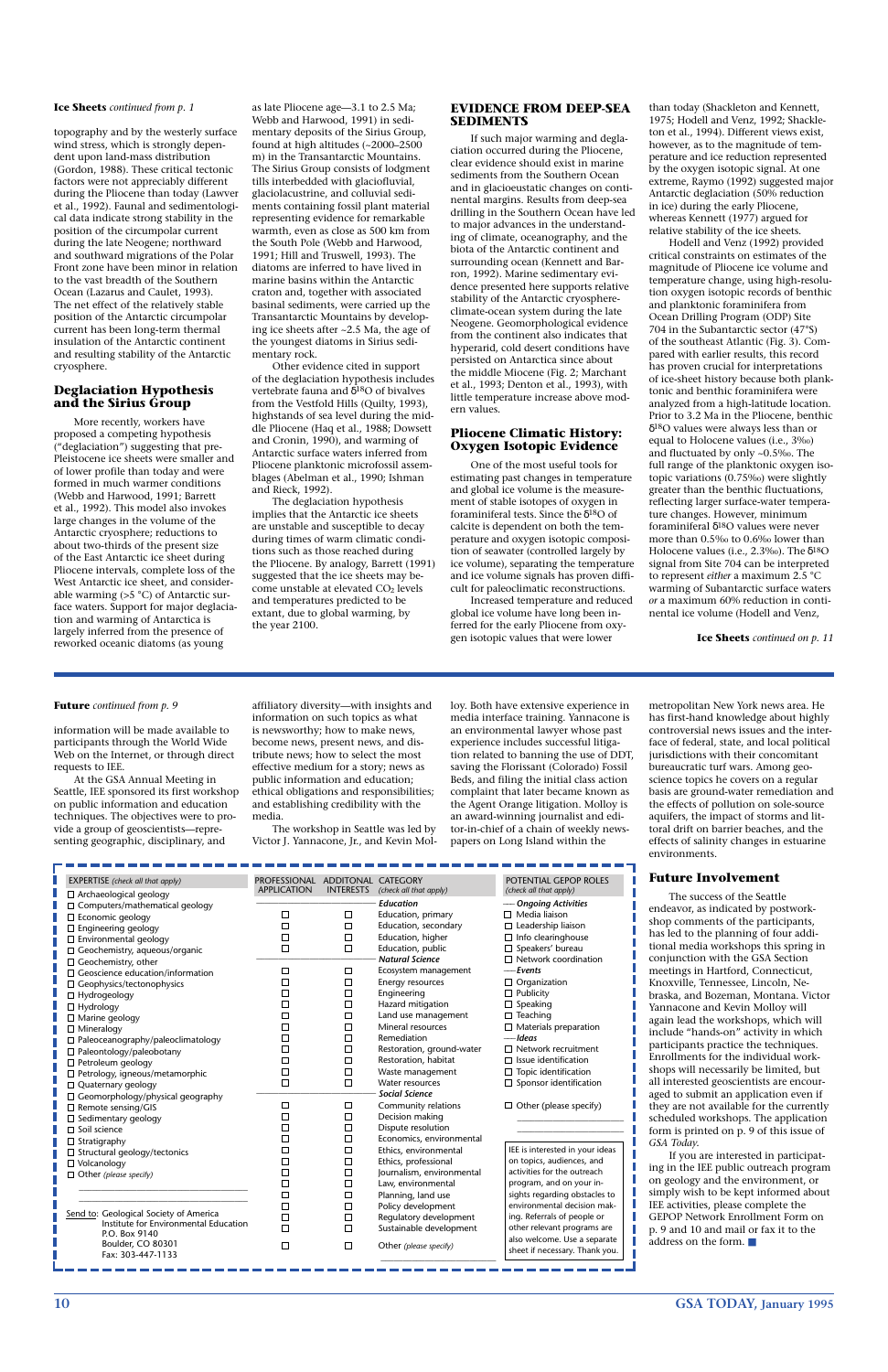**GSA TODAY, January 1995 11**

1992). The most reasonable interpretation is that the lower  $\delta^{18}$ O values reflect both increased temperature and decreased ice volume. This is because it is unlikely that major deglaciation of the East Antarctic and possibly the West Antarctic ice sheets could have occurred in the absence of significant Antarctic warming (Huybrechts, 1992).

A 0.6‰ decrease in oceanic δ18O might potentially reflect a 60% reduction in Antarctic ice volume, but only in the absence of any increase in temperature, which we believe is untenable. The "deglaciation" hypothesis predicts an increase in high-latitude surface-water temperatures of 5 °C and a two-thirds reduction in Antarctic ice volume (Webb and Harwood, 1991). This amount of warming and deglaciation would result in a decrease of ~1.85‰ in  $\delta^{18}$ O values, compared to the observed decrease of only ~0.6‰. The melting of only one-third of the Antarctic cryosphere would cause a decrease of ~0.3‰ in ocean  $\delta^{18}O$ values, but the remaining ~0.3‰ decrease would represent a maximum surface-water temperature increase of only ~1.5 °C. The upshot is that the observed oxygen isotopic changes in the early Pliocene of the Subantarctic are insufficient to accommodate both substantial Southern Ocean warming *and* major deglaciation.

The relatively small amplitude of the  $\delta^{18}$ O signal during the Pliocene (~±0.25‰) indicates that the Antarctic climate system, as reflected in ocean water temperatures and ice volume, operated within relatively narrow limits during the early Pliocene (Hodell and Venz, 1992). The Pliocene variation in δ<sup>18</sup>Ο (0.5‰–0.6‰) represents only about one-third of the 1.6‰ to 1.8‰ signal observed during the late Pleistocene. The dampened nature of the Pliocene  $\delta^{18}$ O signal also is supported by high-resolution records of Pliocene benthic δ18O variations from an eastern equatorial Pacific drilled site (Shackleton et al., 1994). The minimum benthic  $\delta^{18}$ O values during the early Pliocene at this site were also only ~0.6‰ to 0.7‰ less than today's value. This permits major decreases in ice volume only in the absence of warming of deep Pacific waters (Shackleton et al., 1994).

#### **Pliocene Sea-Level History**

Evidence for marine transgressions has been widely reported for the Pliocene (Haq et al., 1988; Dowsett and Cronin, 1990). These sea-level highstands were almost certainly glacioeustatic in origin, but the absolute magnitude of the sea-level rise is debated. Haq et al. (1988) estimated the rise to be up to 60 m, a figure considered too high by other workers (e.g., Greenlee and Moore, 1988). Melting of all Antarctic ice would raise sea level by about 70 m, melting of just the West Antarctic ice sheet would raise sea level

by 5 m, and melting of the Greenland ice sheet would raise sea level by 7.4 m. We assume that the Greenland ice sheet would not have survived in the case of major melting of Antarctic ice. With the exception of that of Haq et al. (1988), most estimates of sea-level rise would not permit total deglaciation of Antarctica during the Pliocene. A reduction in Antarctic ice volume to two-thirds of present volume, as suggested by Webb and Harwood (1991), would require a sea-level rise of ~54 m (47 m for East Antarctica; 7 m for Greenland).

hypothesis (see right column) predicts warming of 5 °C and ~60% reduction in Antarctic ice volume, which would result in minimum  $\delta^{18}O$  values ~1.85‰ less than those of the Holocene; such low values are not observed in the record.

Stratigraphic studies at Enewetak Atoll indicate early Pliocene sea-level highstands up to 29–36 m above that of the present (Wardlaw and Quinn, 1991). Similarly, Krantz (1991) estimated early Pliocene sea-level highstands up to 25–35 m for the U.S. Middle Atlantic coastal plain. For the same region, Dowsett and Cronin (1990) estimated a sea-level highstand of 35 ± 18 m between 3.5 and 3.0 Ma. The oxygen isotopic records do not necessarily preclude a maximum sea-level rise of 35 m  $(= 0.35\%$  assuming a late Pleistocene δ18O ice volume calibration), but the amount of warming would be too small (1.4 °C at most or equivalent to 0.35‰) to have caused major Antarctic deglaciation in the first place. Average sea-surface warming of 2 °C at high southern latitudes and sea level 25 m higher than today are conceivable for brief periods during the Pliocene. However, the amount of warming and deglaciation would have been less than these maximum estimates in most of the Pliocene.

Sea-level changes during Pliocene-Pleistocene time led to multiple icesheet grounding episodes over the Antarctic continental shelf (Alonso et al., 1992), but these events were not

#### **ENERGY AND THE ENVIRONMENT:**

#### APPLICATION OF GEOSCIENCES TO DECISION MAKING

1995 U.S. Geological Survey McKelvey Forum Washington, D.C., February 13-16, 1995

#### **ISSUES:**

- What are the energy resources of the future based on scientific, technologic, economic, environmental, and sociopolitical factors?
- How does the natural occurrence of oil, gas, and coal impact the atmosphere, water quality, and climate changes?
- What are the environmental effects of energy resource development?
- How is geological information used in formulating regulatory policy?

#### **SPECIAL FEATURE:**

A highlight of the Forum will be a panel discussion on the technologic, economic, political, and social aspects of energy resources of the future, and their impact on the environment. Panel members will state their positions and field questions from the moderator, other panel members, and the audience.

Moderator: Ken Bode, Host of Washington Week in Review

related to major continental deglaciation, nor were they necessarily related to major changes in ice-sheet volume.

#### **Ice-Sheet History: Ice-rafted Detritus**

The presence of ice-rafted detritus (IRD) in sediments far to the north of the Antarctic continent in northern Antarctic and Subantarctic waters is a clear indication of major continental ice sheets. IRD is transported far northward when icebergs are common and sea-surface temperatures cold enough to prevent rapid melting. IRD is absent or rare far to the north of the continent during times of reduced continental glaciation and a warmer Southern Ocean. A reduction in Antarctic ice volume by two-thirds and an increase in Southern Ocean sea-surface temperature by more than 5 °C would have led to a major decrease in the flux of IRD and a southward contraction in its distribution.

The stratigraphic distribution of IRD was presented quantitatively by Warnke et al. (1992) for late Neogene Subantarctic sequences of the South Atlantic (50°S). IRD in this area was transported in icebergs from the Weddell Sea area. In the southwest Atlantic (ODP Sites 699 and 701), IRD first appeared at ~6 Ma and has been present continuously, although in varying amounts, up to the present time (Fig. 4). The IRD record in Antarctic

**Ice Sheets** *continued on p. 12*



water quality data; extensive discussions of applications to actual data sets; includes hands-on training with MINITAB® statistical software.

#### **Panel Members:**

Mr. Thomas Bechtel, Director, Morgantown Energy Technology Center, U.S. Department of Energy

Mr. Daniel Becker, Chief, Global Warming and Energy Program, Sierra Club

Mr. Michael German, Senior Vice President, American Gas Association

Gen. Richard Lawson, President, National Coal Association

Dr. Jeremy Leggett, Greenpeace

Dr. Dale Nesbitt, Economist and Senior Vice President, Decision Focus, Inc.

Dr. Nahum Schneidermann, Chevron Overseas Petroleum

Mr. Reginal Spiller, Deputy Assistant Secretary for Gas and Petroleum

Technology, U.S. Department of Energy

#### FOR INFORMATION CONTACT:

U.S. Geological Survey P.O. Box 25046 MS 934 Denver, CO 80225-0046 (303) 236-5769 Fax (303) 236-8822 E-mail: mckelvey@bpgsvr.cr.usgs.gov



#### For more information contact the IGWMC.



r<br>Banda<br>En Colorado School of Mines international Golden, Colorado 80401-1887 Phone: (303) 273-3103 FAX: (303) 384-2037

#### **Ice Sheets** *continued from p. 10*

**Figure 3.** Oxygen isotopic record of benthic *(Cibicidoides)* and planktonic *(Globigerina bulloides)* foraminifers from ODP Site 704 (Hodell and Venz, 1992). The vertical lines represent the present Holocene values at Site 704 for *Cibicidoides* (3.0‰) and *G. bulloides* (2.3‰). Note that during the Pliocene prior to ~3.0 Ma, δ18O values were generally less than Holocene values, indicating less ice volume and/or higher temperatures in the Subantarctic than today. The minimum  $\delta^{18}$ O values, however, are only 0.6‰ less than those of the Holocene, and the amplitude of the signal is dampened, indicating relative climatic stability. The deglaciation

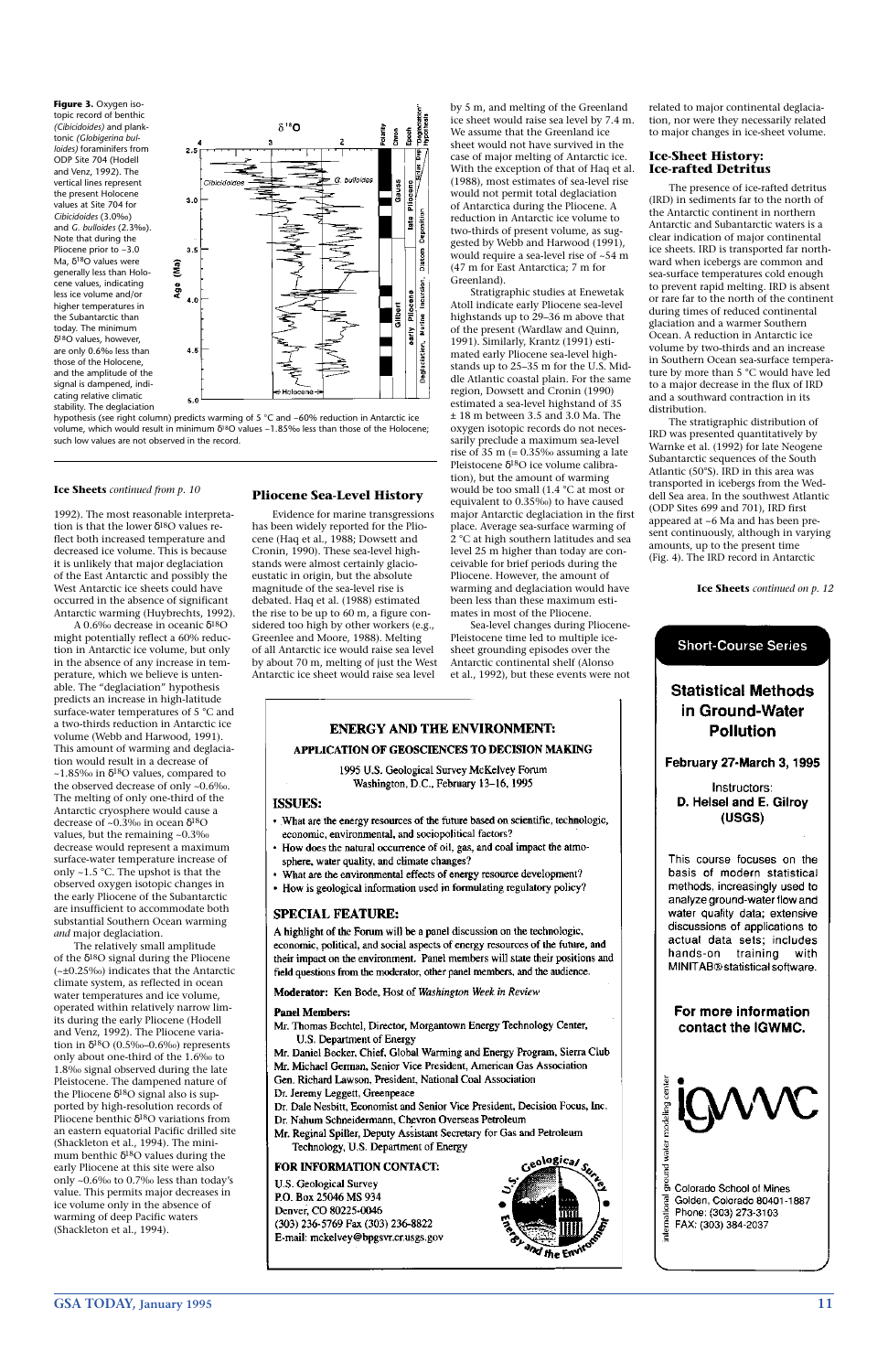**12 GSA TODAY, January 1995**

waters of the Kerguelen Plateau (ODP Site 751; 58°S; Breza, 1992) and Maud Rise (65°S; Kennett and Barker, 1990) shows an upward increase in IRD abundance during the early Pliocene. The Pliocene was marked by persistent delivery of IRD in many parts of the Southern Ocean, with no suggestion of significant reduction in the northward distribution of iceberg sediment transport (Warnke et al., 1992). This almost certainly would have occurred in response to large-scale deglaciation of Antarctica. The records indicate continued existence of major continental ice sheets on Antarctica during the Pliocene.

#### **Pliocene History of the Polar Front (Opal-Carbonate Transition)**

The Polar Front zone is marked by a transition from biosiliceous productivity and diatom ooze to the south to dominantly biocalcareous productivity and foram-nannofossil ooze to the north. Deep water wells up south of the zone and creates weakly stratified, chemically homogeneous waters of the Antarctic circumpolar current. The upwelling results in high diatom productivity and formation of the biosiliceous ooze belt. The history of the Antarctic biosiliceous belt is well known from deep-sea drilled sites. Siliceous biogenic sediments appeared in the Antarctic during the late Oligocene–early Miocene, reflecting a progressive increase in upwelling, as a result of the development of circumpolar flow when the Drake Passage opened (Kennett and Barker, 1990). On Maud Rise, for example, sedimentation was almost exclusively biosiliceous from the middle late Miocene to the Quaternary. This and other evidence indicates that the biosiliceous belt, and presumably the Antarctic circumpolar current, has remained well established far north of the Antarctic continent since at least the late Miocene.

A major warming and southward retreat of the Polar Front zone during the Pliocene would have caused a southward retreat of the siliceous-calcareous boundary. Instead, biosiliceous sediments continued to dominate the

Southern Ocean, and calcareous microfossils remained rare to absent in Pliocene sediments (Lazarus and Caulet, 1993). Experimental studies indicate that sediment-forming calcareous nannoplankton do not form coccoliths (calcareous platelets) at temperatures below 3 °C (Burckle and Pokras, 1991). Furthermore, coccoliths are almost completely absent in sediments south of the Polar Front today. Absence of calcareous nannofossils in Antarctic Pliocene sedimentary deposits suggests that surface-water temperatures were then also lower than 3 °C. The sedimentologic data provide no compelling evidence to support major southward migration of the biosiliceous belt during the Pliocene, implying that a broad zone of cold Antarctic waters continued to isolate the continent.

#### **Planktonic Microfossils and Antarctic Surface–Water Temperatures**

Early Pliocene siliceous planktonic microfossil assemblages in Antarctic waters have long been considered indicative of temperatures warmer than the present day (Ciesielski and Weaver, 1974; Abelmann et al., 1990). However, the amount of warming is

debated. Estimates for average Antarctic surface-water temperatures range from >~10 °C, from silicoflagellates (Ciesielski and Weaver, 1974), to ~5 to 10 °C, based on radiolarians and diatoms (Abelmann et al., 1990), to <3  $^{\circ}$ C, based on an absence of calcareous nannofossils (Burckle and Pokras, 1991). These estimates compare with average modern sea-surface temperatures of ~1 °C in winter and <3.5 °C in summer. In close agreement with Burckle and Pokras (1991), our interpretations of oxygen isotopic data suggest that Pliocene Antarctic sea-surface temperatures were higher than those of today but lower than 3 °C. If δ18O values in Site 704 are interpreted solely as a temperature signal, then Subantarctic waters were no more than 2.5 °C warmer than today.

The Southern Ocean biota is among the most distinctive on Earth. It contains a very high level of endemism in many taxonomic groups, reflecting relative isolation of the fauna since the formation of the Polar Front zone (Clarke and Crame, 1989). A large fraction of the Antarctic siliceous microfossil planktonic assemblage from the early Pliocene consists of endemic species (Barron and Baldauf, 1989; Abelmann et al., 1990). If significantly

> Formal invitations will be mailed in May 1995. Co-conveners of the conference are: *Ian W. D. Dalziel,* Institute for Geophysics, University of Texas at Austin, 8701 N. Mopac Blvd., Austin, TX 78759-8397, (512) 471-0431, fax 512-471-8844, E-mail: ian@utig.ig. utexas.edu; *Allison R. (Pete) Palmer,* Institute for Cambrian Studies, 445 N. Cedarbrook Rd., Boulder, CO 80304- 0417, (303) 443-1375, fax 303 443-1375, E-mail: palmera@spot.colorado.edu; *Luis H. Dalla Salda* and *Carlos A. Cingolani,* Centro de Investigaciones Geológicas, University of La Plata, calle 1 Nro. 644, 1900 La Plata, Argentina, fax 54-21-25-8696. **Application Deadline: April 1, 1995.** To apply for the conference, please provide the following information: (1) name and position; (2) organization and mailing address; (3) phone number, fax number, and E-mail address if available; (4) your field of interest; and (5) a brief statement as to what your interest and experience have been with regard to the conference topic. Send applications to Ian W. D. Dalziel at address above. ■

> warmer waters had displaced cold Antarctic waters far to the south during the Pliocene, the Antarctic biota would have lost much of its endemism. Instead, biotic exchange between Antarctica and lower latitudes has been very limited. For instance, Antarctic waters have been marked by strong endemic radiolarian faunas since the middle Miocene (Lazarus and Caulet, 1993). The modern Antarctic invertebrate and vertebrate fauna contain abundant taxa exhibiting considerable specialization to the environmental extremes, suggestive of long-term environmental stability. Such stability is also suggested by within-site invertebrate diversity as high as anywhere in the world (Clarke and Crame, 1989). Pliocene warming must have been of insufficient magnitude to reverse developing endemism of the Antarctic biota, including plankton (Barron and Baldauf, 1989; Abelmann et al., 1990; Lazarus and Caulet, 1993).

#### **Terrestrial Vegetation: Marine Sediment Evidence**

Except for occasional reworked palynomorphs, pollen and spores are absent in late Neogene Southern Ocean sequences (Burckle and Pokras, 1991). If major deglaciation had occurred during the Pliocene, it is likely that vegetation would have been present, at least in coastal areas, supplying pollen and spores to nearby marine sediments. This would be expected especially if the fossil vegetation associated with high-altitude Sirius deposits is of Pliocene age as interpreted by Webb and Harwood (1991). No evidence of terrestrial vegetation has been found in numerous sites drilled close to the continent. The youngest pollen assemblages reported from Antarctica that unequivocally reflect coeval continental vegetation are Oligocene in age (Truswell, 1986; Mildenhall, 1989). The absence of Neogene pollen has generally been interpreted to reflect the demise of continental vegetation during the middle Cenozoic in response to the development of the Antarctic cryosphere (Truswell, 1986).

#### **Ice Sheets** *continued from p. 11*

A Geological Society of America Penrose Conference, "The Argentine Precordillera: A Laurentian Terrane?" and associated field trips will be held October 14 to 20, 1995, in San Juan, Argentina, in the foothills of the Argentine Precordillera. It will be followed immediately by a related 1–2 day conference in Jujuy, Argentina, and a 5-day trans-Andean field trip across northern Argentina and Chile sponsored by IGCP Project 376 (Laurentia-Gondwana Connections Before Pangaea). (For information about the Jujuy conference, contact Victor Ramos, Dept. de Geología, Universidad de Buenos Aires, Ciudad Universitaria, 1428 Buenos Aires, Argentina; E-mail: ernesto@geotec.uba.ar.)

The main objective of the Penrose Conference will be to review in the

field, and discuss in San Juan, the evidence for the hypothesis that the early Paleozoic age rocks in the provinces of San Juan and Mendoza are parts of an exotic terrane displaced from eastern or southeastern Laurentia during the Ordovician. These rocks represent Cambrian and Early Ordovician age carbonate bank and adjacent slopefacies sediments similar in stratigraphy and faunas to coeval rocks of eastern or southeastern Laurentia. Recently, Grenville ages for the basement of this terrane have been determined, and Ordovician (Iapetus) K-bentonites have been found, further supporting the connection to eastern or southeastern Laurentia. Paleomagnetic data are consistent with a possible collision of eastern Laurentia with western Gondwana in the Ordovician. The Ouachita

margin of Laurentia has been proposed as a source for the exotic terrane.

Confirmation of an eastern or southeastern Laurentian source for this terrane and the timing of its transfer to Gondwana will radically alter conventional understanding of global early Paleozoic paleogeography, paleoenvironmental development,

and tectonics prior to the assembly of Pangaea.

The conference will bring together an international group of geologists best equipped to evaluate the hypotheses discussed above. This group will include North American geologists familiar with the Cambrian and Ordovician faunas and depositional systems and the early Paleozoic tectonics of the Appalachian and Ouachita orogens, and Argentine and European geologists familiar with the stratigraphy and faunas of the exotic terrane and the tectonics of the early Paleozoic orogen adjacent to its inboard margin.

Participation in the conference will be limited to about 70 persons. The conference fee, which is not yet determined, will include registration, food and lodging, and field trip costs. Lim-

ited support is planned for qualified graduate students.

#### **Penrose Conference Scheduled**

# **The Argentine Precordillera: A Laurentian Terrane?**

#### **October 14–20, 1995**

**Ice Sheets** *continued on p. 13*



**Figure 4.** Apparent mass accumulation rate (AMAR) of coarse-grained ice-rafted detritus (IRD) at ODP Site 699 (lat 51°32.5'S, long 30°40.6'W) and 701 (51°9.1'S, 23°12.7'W) from the Subantarctic sector of the southwest Atlantic Ocean (from Warnke et al., 1992). The persistent occurrence of IRD in the Subantarctic throughout the Pliocene argues against major deglaciation of the Antarctic continent.